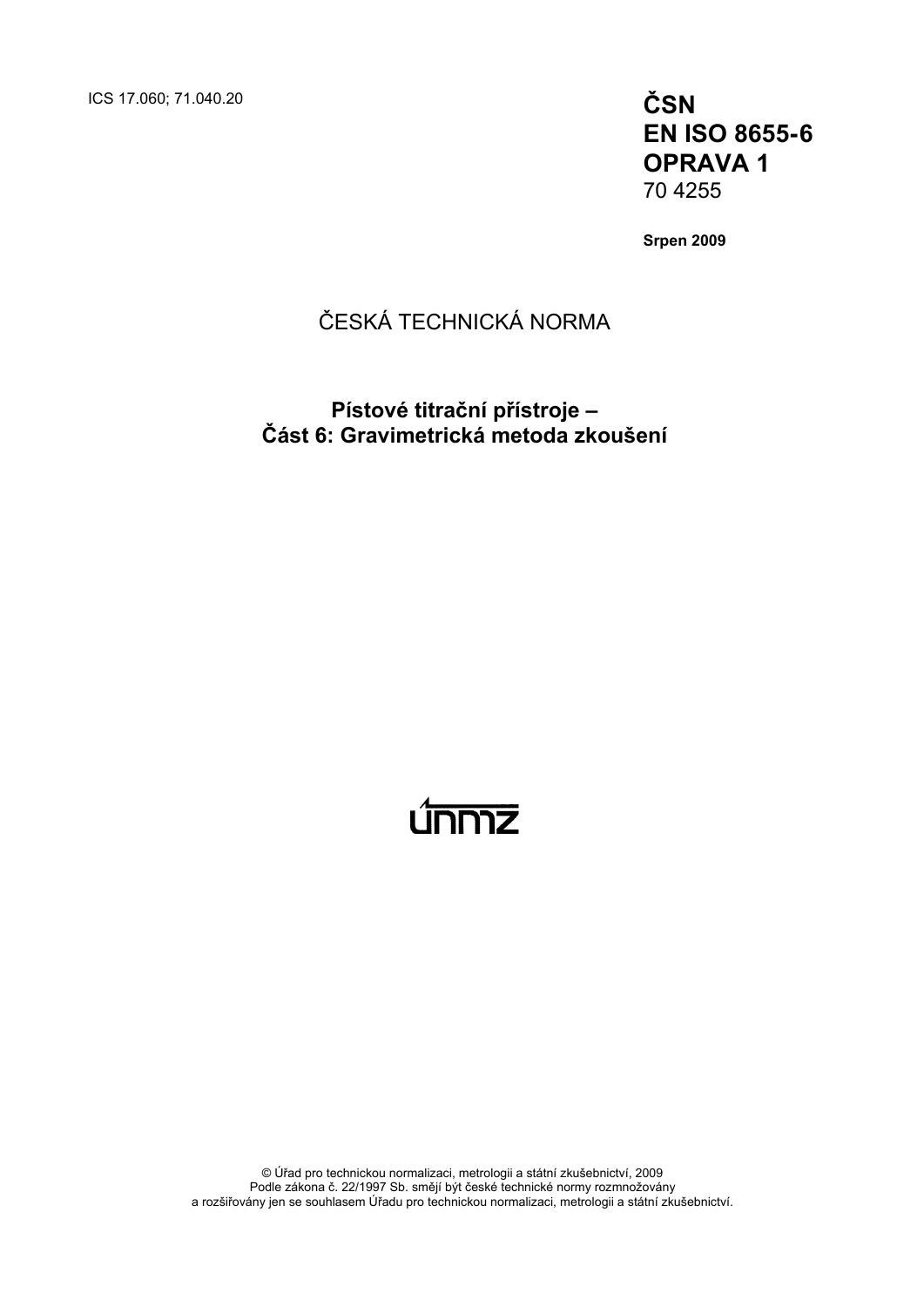ČSN EN ISO 8655- 6/ Opr. 1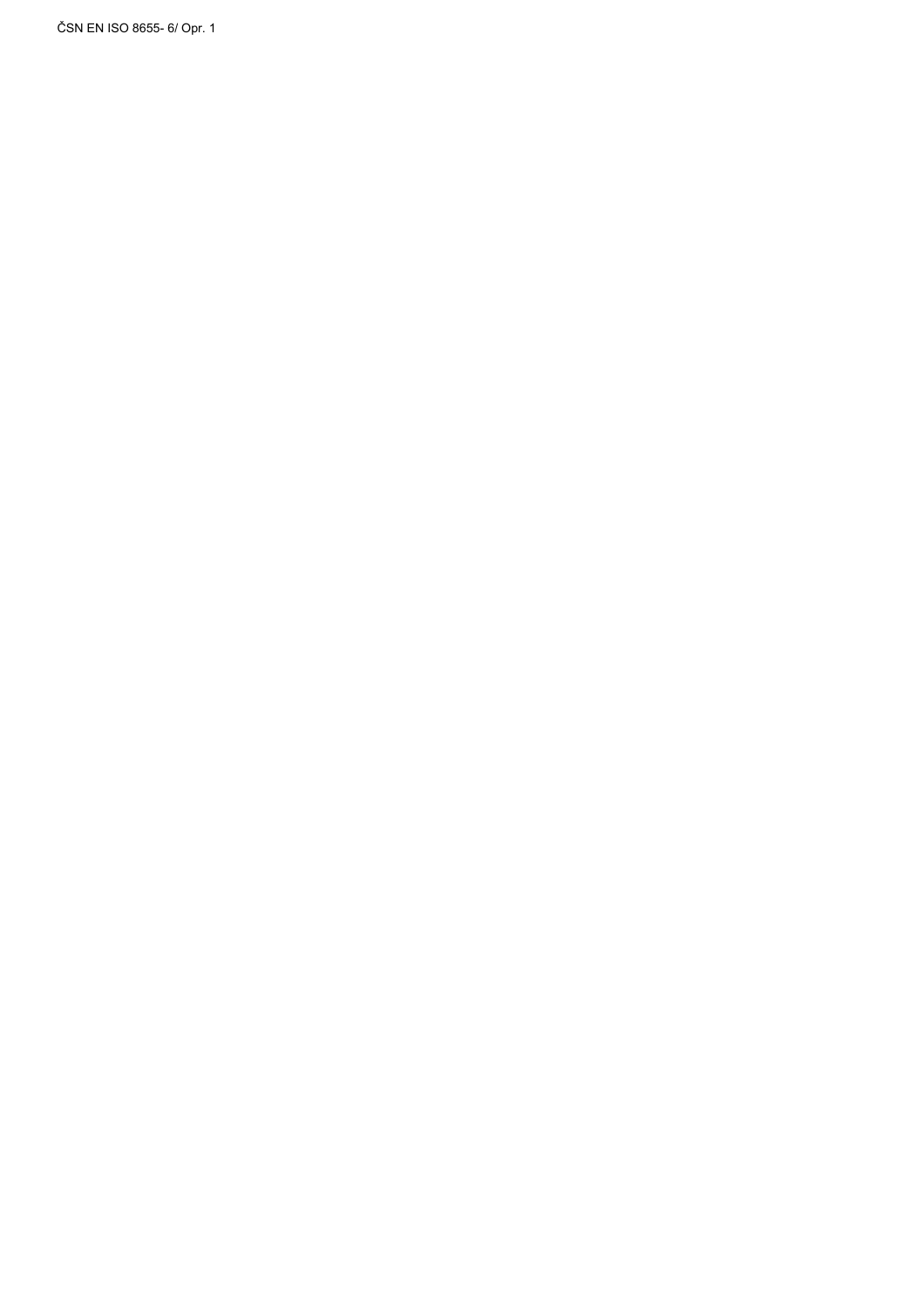### EUROPEAN STANDARD

NORME EUROPÉENNE EUROPÄISCHE NORM

## **EN ISO 8655-6:2002/AC**

 February 2009 Février 2009 Februar 2009

**ICS** 17.060

English version Version Française Deutsche Fassung

 Piston-operated volumetric apparatus - Part 6: Gravimetric methods for the determination of measurement error (ISO 8655-6:2002/Cor 1:2008)

Appareils volumétriques à piston - Partie 6: Méthodes gravimétriques pour la détermination de l'erreur de mesure (ISO 8655-6:2002/Cor 1:2008)

 Volumenmessgeräte mit Hubkolben - Teil 6: Gravimetrische Prüfverfahren zur Bestimmung der Messabweichung (ISO 8655-6:2002/Cor 1:2008)

This corrigendum becomes effective on 18 February 2009 for incorporation in the three official language versions of the EN.

Ce corrigendum prendra effet le 18 février 2009 pour incorporation dans les trois versions linguistiques officielles de la EN.

Die Berichtigung tritt am 18.Februar 2009 zur Einarbeitung in die drei offiziellen Sprachfassungen der EN in Kraft.



EUROPEAN COMMITTEE FOR STANDARDIZATION COMITÉ EUROPÉEN DE NORMALISATION EUROPÄISCHES KOMITEE FÜR NORMUNG

**Management Centre: Avenue Marnix 17, B-1000 Brussels** 

© 2009 CEN All rights of exploitation in any form and by any means reserved worldwide for CEN national Members. Tous droits d'exploitation sous quelque forme et de quelque manière que ce soit réservés dans le monde entier aux membres nationaux du CEN. Alle Rechte der Verwertung, gleich in welcher Form und in welchem Verfahren, sind weltweit den nationalen Mitgliedern

von CEN vorbehalten.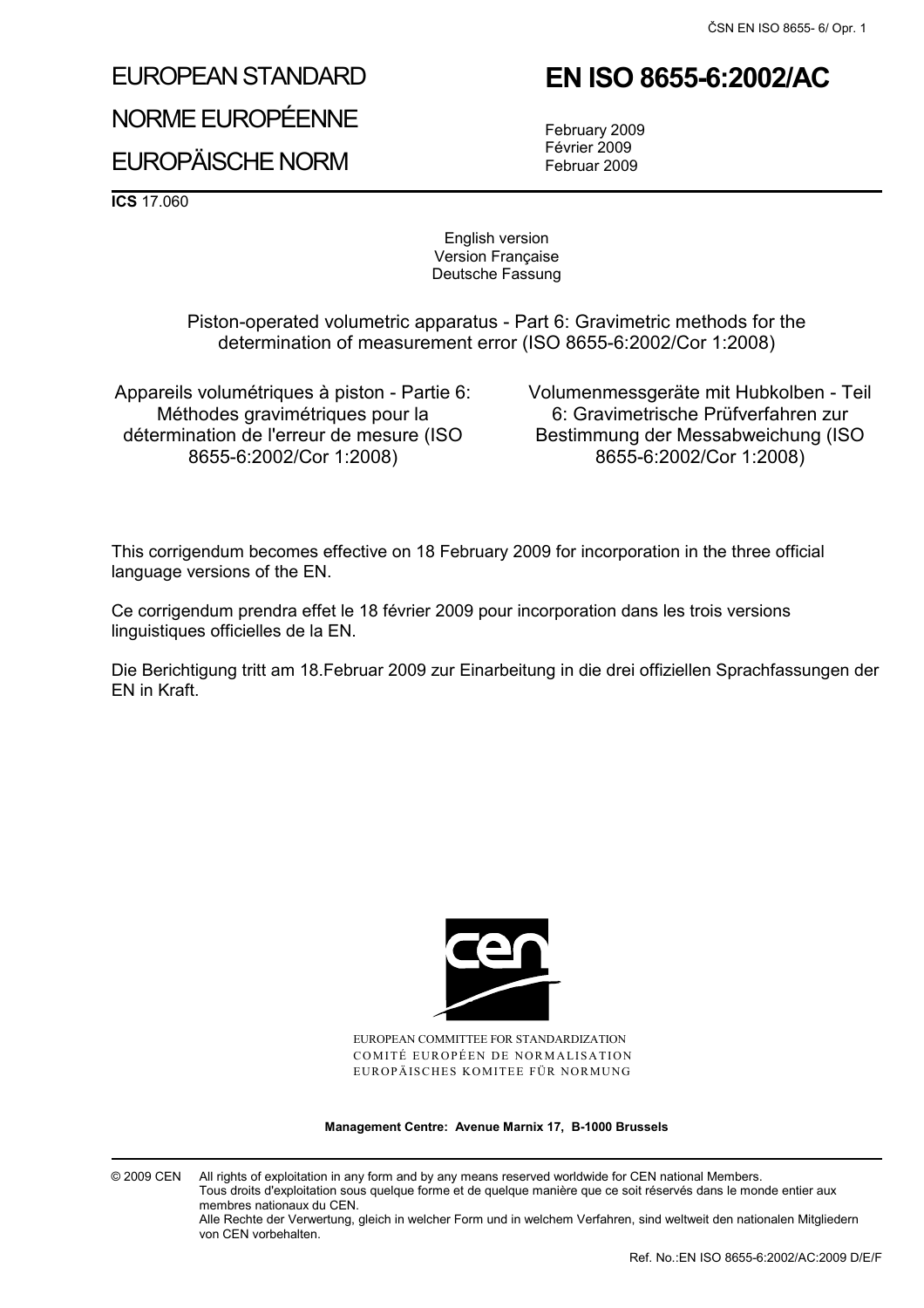ČSN EN ISO 8655- 6/ Opr. 1

### **EN ISO 8655-6:2002/AC:2009 (E)**

#### **Endorsement notice**

The text of ISO 8655-6:2002/Cor.1:2008 has been approved by CEN as a European Corrigendum without any modification.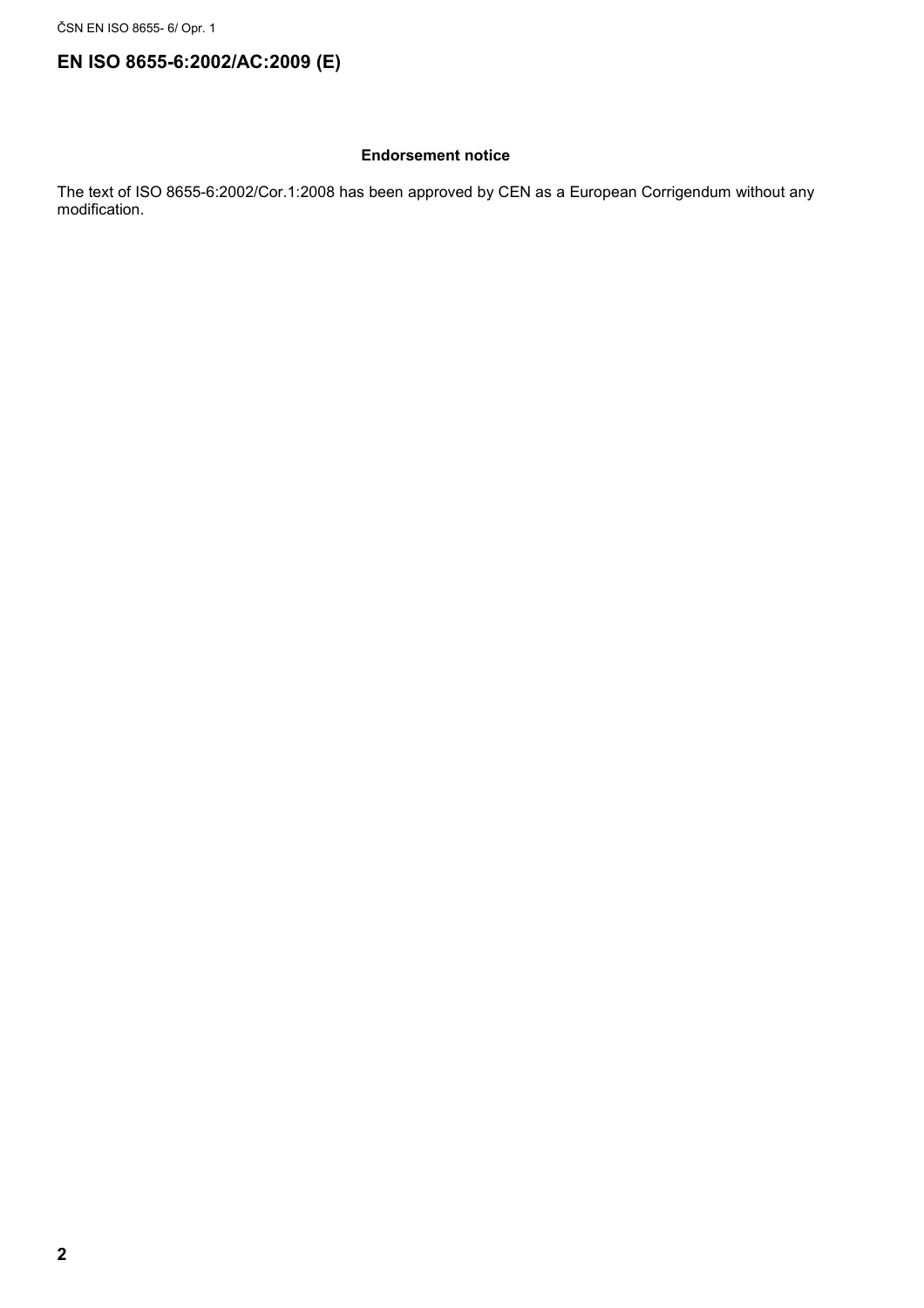

### **INTERNATIONAL STANDARD ISO 8655-6:2002**  TECHNICAL CORRIGENDUM 1

Published 2008-12-15

INTERNATIONAL ORGANIZATION FOR STANDARDIZATION • МЕЖДУНАРОДНАЯ ОРГАНИЗАЦИЯ ПО СТАНДАРТИЗАЦИИ • ORGANISATION INTERNATIONALE DE NORMALISATION

### **Piston-operated volumetric apparatus —**

### Part 6: **Gravimetric methods for the determination of measurement error**

TECHNICAL CORRIGENDUM 1

*Appareils volumétriques à piston — Partie 6: Méthodes gravimétriques pour la détermination de l'erreur de mesure* 

*RECTIFICATIF TECHNIQUE 1*

Technical Corrigendum 1 to ISO 8655-6:2002 was prepared by Technical Committee ISO/TC 48, *Laboratory equipment*, Subcommittee SC 6, *Laboratory and volumetric ware*.

*Page iv, Foreword* 

Add the following part to the list of parts:

⎯ *Part 7: Non-gravimetric methods for the assessment of equipment performance* 

 $\overline{a}$ 

Delete "The following part is under preparation:" and the former title of part 7.

*Page 1, Scope* 

In the note, replace the third sentence with the following:

"Alternative test methods such as photometric and titrimetric methods are given in ISO 8655-7."

©ISO 2008 – All rights reserved Published in Switzerland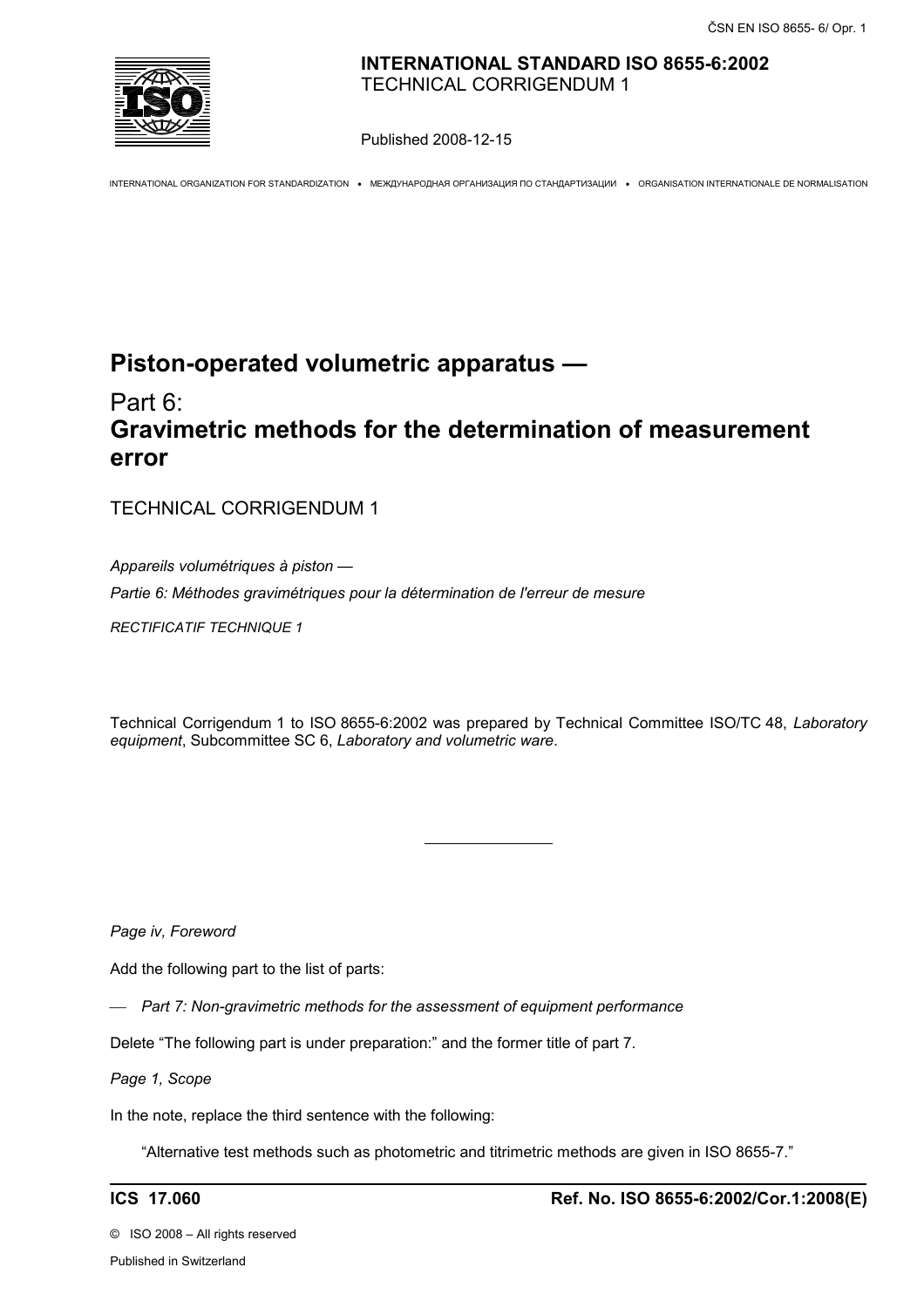### **ISO 8655-6:2002/Cor.1:2008(E)**

#### *Page 1, Clause 2*

Replace the reference to OIML R 76-1:1992 with the following:

OIML R 76-1, *Non-automatic weighing instruments — Part 1: Metrological and technical requirements — Tests*

#### *Page 9, 8.3*

In the sentence below Equation (2), replace "which is 20 °C" with "which is 20 °C or 27 °C".

#### *Page 10, Clause 9*

In list item b), replace "(20 °C)" with "(20 °C or 27 °C)" to give the following:

b) basis of adjustment (Ex) or (In) and reference temperature (20 °C or 27 °C);